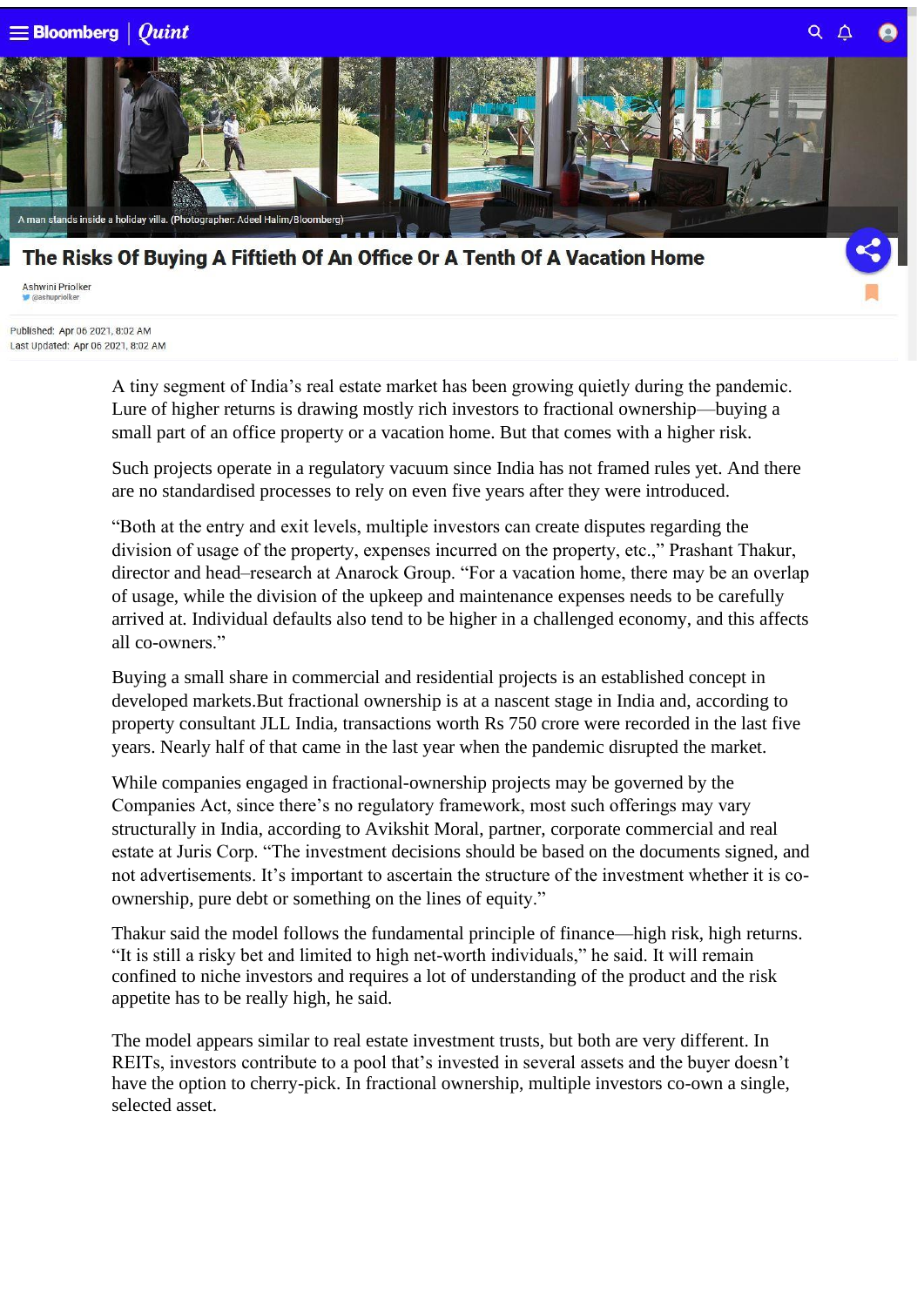Fractional ownership projects are offered by companies called "proptech firms" in industry parlance. These firms usually invest in Grade-A leased commercial properties and offer a rental yield of 7-8%. The returns, however, are not guaranteed.

According to Moral, here's how it works:

- A proptech company will provide a platform for investors to plough money into immovable properties such as land and commercial complexes.
- An investor agrees to put in a certain amount and signs a preliminary agreement with the proptech company.
- The amount is generally deposited in an escrow account, and a custodian or a trustee is appointed.
- An escrow mechanism is designed to release funds to a special purpose vehicle that will own the asset.
- The SPV may be a private limited company, a limited liability partnership, a private trust or a partnership firm.
- All parties sign a contract that lays out the investment period, a process for the sale of the property, and the profit-sharing mechanism.
- Funds are released based on the pre-decided mechanism from the escrow account to the SPV's bank account; investors get equity shares in return.

Fractional ownership companies have created a new set of opportunities for retail investors, said Vishal Ahuja, India head, private wealth group, JLL India, in a statement. "Despite the Covid-19 impact, out of the total fractional ownership market, about Rs 350 crore worth of deals have been transacted or are in the final stage of conclusion in the last one year alone. These are a mix of office and warehousing deals."

According to JLL India, in recent months the acceptance of fractional ownership has jumped multifold. Investor confidence is on the rise, especially during the pandemic, it said.

Ahuja said investors interested in Grade 'A' premium properties, portfolio diversification, capital appreciation, higher liquidity and a superior return on investments are considering this structure.

"High net-worth individuals and family offices see merit in investing their money with a professional setup wherein they get access to some of the best properties with good tenant profile," he said. "This concept is gaining acceptance with investors willing to embrace the shared economy."